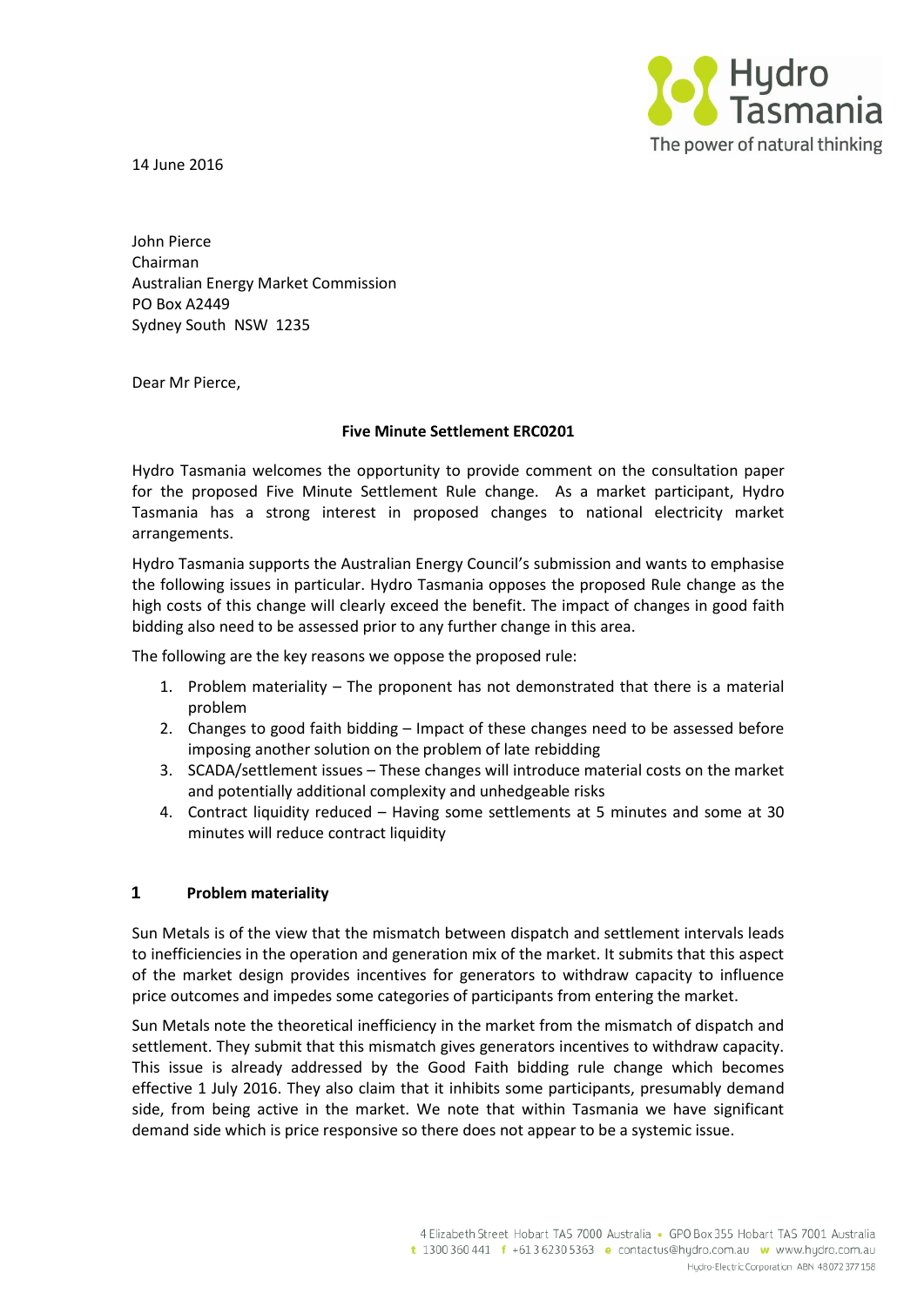Such a major change as Sun Metals propose will also inevitably lead to unforeseen consequences. These consequences always exist when a complex system is changed but it is almost impossible to quantify them due to their nature.

Given the lack of materiality of the problem, AEMC should not explore other solutions (preferable rule proposals) until they have identified a material issue.

# 2 **Changes to good faith bidding**

Hydro Tasmania notes that Sun Metals contends "recent incidences of strategic late bidding by generators and manipulation of the market by withdrawing Queensland generation is a market distortions, which is then accentuated by the current market structure of 5 minute dispatch and the 30 minute trading". Hydro Tasmania notes that since the Sun Metals Rule change proposal was submitted, the AEMC has examined the issues of late rebidding through the Bidding in Good Faith Rule process. The AEMC has made a determination which will commence on 1 July 2016. It would be very poor regulatory practice to assume that the changes to Good Faith Bidding will not fix the problem. AEMC need to attach no weight to this claimed advantage by the proponent.

Sun Metals notes that the mismatch between dispatch and settlement accentuates strategic late rebidding. Sun Metals argue that moving to a 5 minute settlement would help to remove the financial advantage of strategic late rebidding. Hydro Tasmania does not believe that aligning dispatch and settlement would lead to more efficient outcomes. In contrast, implementing a five minute settlement could lead a greater opportunity for strategic rebidding. In a five minute settlement, every interval is the last interval (unlike current arrangements whereby only the last five minutes interval of a trading interval is the last of the settlement)

## 3 **SCADA/settlement issues**

The other key question is the cost of changing to another solution from the status quo. From the consultation paper there appear to be significant metering costs and an additional settlements revenue auction which will also add costs and complexity to both AEMO and all participants. Sun Metals' compromise proposal is to use existing energy metering data profiled by SCADA data to avoid metering replacement costs. This will result in considerable complexities and inconsistencies as different data types need to be combined.

The change of the (final) metering data period from 30 minutes to 5 minutes would require changes to the NEM metering file structures, in-house IT systems and result in a loss of backward data compatibility. Off market settlements with other parties involving a mix of (5 minute or 30 minute) metering data periods would also introduce additional complexity and inconvenience.

### 4 **Contract liquidity reduced**

Given the optionality for some parties to settle on 30 minutes and others will settle on 5 minutes, it is likely that financial contracts will be offered for both periods. This must inevitably lead to lower liquidity than having a single settlement time. This could be eliminated by forcing all participants to settle on 5 minutes but then the costs of implementation will increase for some market customers.